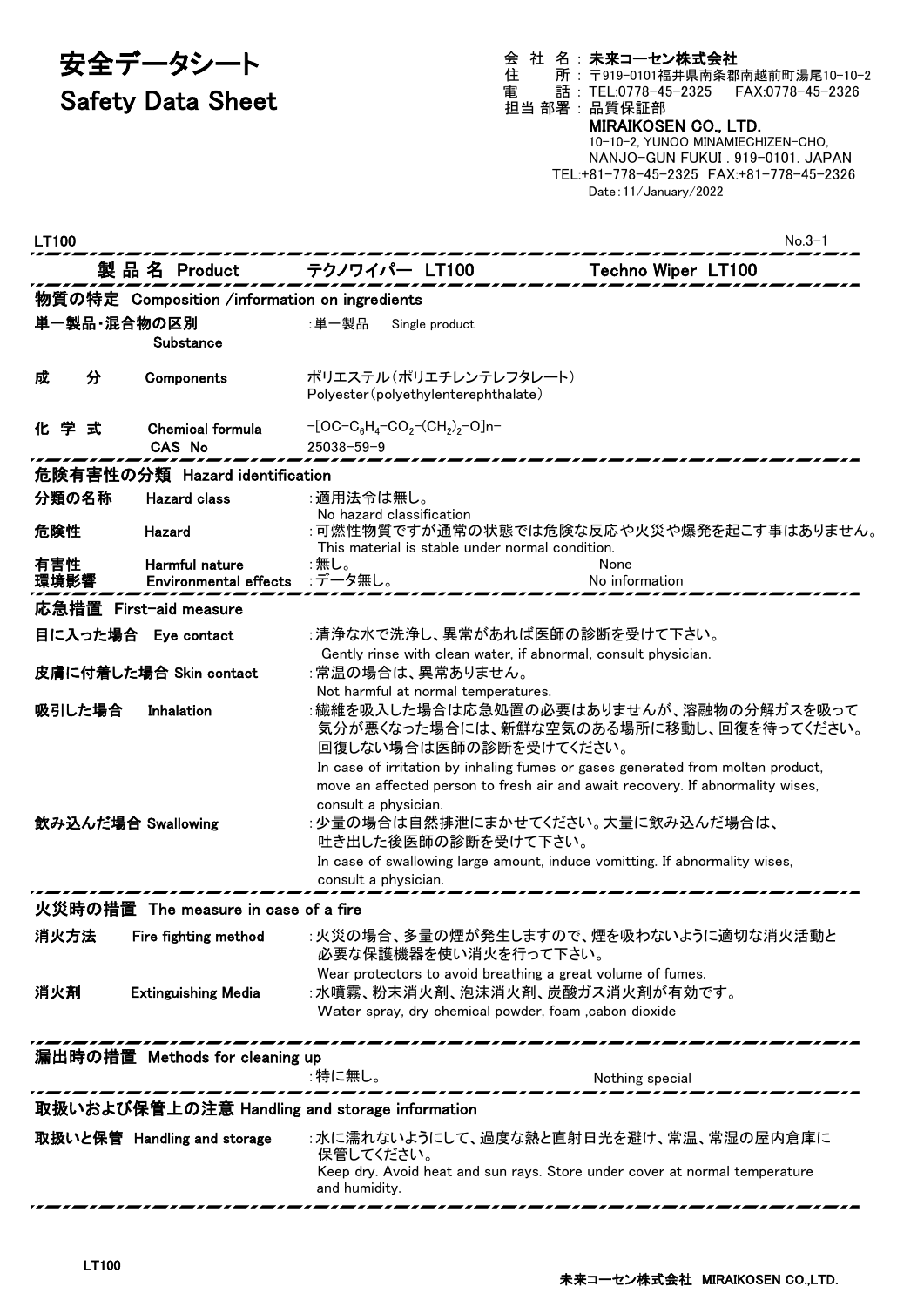| LT100                   |                                             |                                                                                     | $No.3-2$           |  |  |
|-------------------------|---------------------------------------------|-------------------------------------------------------------------------------------|--------------------|--|--|
| 暴露防止措置 Exposure control |                                             |                                                                                     |                    |  |  |
| 管理濃度                    | Management concentration :データ無し。            |                                                                                     | No information     |  |  |
| 許容濃度                    | Permission concentration                    | :データ無し。                                                                             | No information     |  |  |
| 設備対策                    | Measure of equipment                        | :不要                                                                                 | None required      |  |  |
| 保護具                     | Protective device                           | :不要                                                                                 | None required      |  |  |
|                         | 物理および化学的性質 Physical and chemical properties |                                                                                     |                    |  |  |
| 外観等                     | Appearance etc.                             | :白い布、形状は原則としてハンカチ状またはテープ状。<br>White cloth in the shapes of tapes and handkerchiefs. |                    |  |  |
| 沸点                      | <b>Boiling point</b>                        | :データ無し。                                                                             | None               |  |  |
| 溶融点                     | <b>Melting point</b>                        | :259 $\sim$ 263 $\degree$ C                                                         |                    |  |  |
| 軟化点                     | Softening point                             | :230 $\sim$ 240 $\degree$ C                                                         |                    |  |  |
| 揮発性                     | Volatility                                  | :データ無し。                                                                             | None               |  |  |
| 蒸気圧                     | Vapor pressure                              | :無し。(固体)                                                                            | None (solid)       |  |  |
| 蒸気密度                    | Vapor density                               | :データ無し。                                                                             | None               |  |  |
| 比重                      | Specific gravity                            | :1.38 $\sim$ 1.40                                                                   |                    |  |  |
| 粘性率                     | Viscosity ratio                             | :データ無し。                                                                             | None               |  |  |
| 溶解度                     | Solubility in water                         | :水に不溶性                                                                              | Insoluble in water |  |  |
| 引火点                     | Flash point                                 | :約410℃                                                                              |                    |  |  |
| 発火点                     | Auto ignition temperature                   | ∶約480℃                                                                              |                    |  |  |
| 爆発限界                    | <b>Explosion limit</b>                      | :データ無し。                                                                             | Not available      |  |  |
| 可燃性                     | Flammability                                | :有り。                                                                                | Flammable          |  |  |
|                         |                                             |                                                                                     |                    |  |  |

## 安定性及び反応性 Stability and Reactivity

...

避けるべき条件 Conditions to avoid :通常の状態では化学的に安定ですが、強酸、強塩基、酸化剤、還元剤には不安定です。 This product is considered a chemically stable material under normal condition but unstable with a strong acid, a strong base, an oxidizer, and a deoxidizer.

|                               | 有害情報 Toxicological information |              |                   |  |
|-------------------------------|--------------------------------|--------------|-------------------|--|
| 急性毒性                          | Acute toxicity                 | :データ無し。      | None              |  |
| 刺激性                           | Simulative                     | :無し。         | None              |  |
| 変異原性                          | Mutagenic effects              | :データ無し。      | Not available     |  |
| 感作性                           | Sensitivity                    | :無し。         | None              |  |
|                               | 亜慢性毒性 Sub-chronic toxicity     | :データ無し。      | No information    |  |
| 環境影響情報 Ecological information |                                |              |                   |  |
| 分解性                           | Biodegradability               | :生物易分解性では無い。 | Not biodegradable |  |
| 蓄積性                           | <b>Bio accumulation</b>        | :データ無し。      | Not available     |  |
| 魚毒性                           | <b>Fish toxicity</b>           | :データ無し。      | Not available     |  |

-------